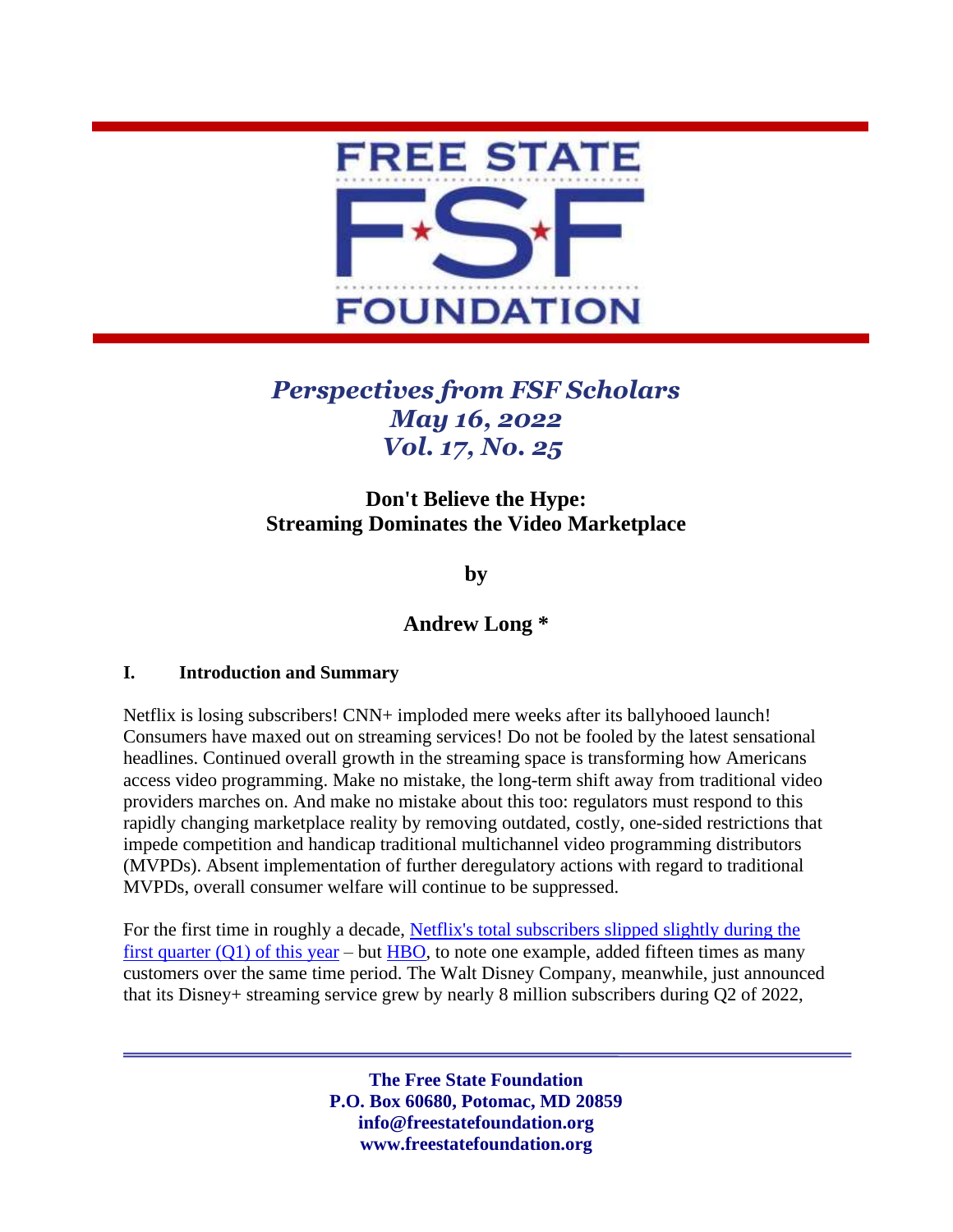after expanding by [almost 12 million customers](https://variety.com/2022/biz/news/disney-plus-subscribers-2021-earnings-1235175715/) in Q1. [CNN+](https://www.axios.com/warner-bros-discovery-shutting-down-cnn-plus-63558fe4-6f70-4b36-a75d-d477e5c29b23.html) announced that it was shutting down less than a month after its high-profile introduction – but still managed to attract [nearly](https://www.nytimes.com/2022/04/21/business/cnn-plus-shutting-down.html)  [as many subscribers as Netflix lost](https://www.nytimes.com/2022/04/21/business/cnn-plus-shutting-down.html) during that brief window. Subscriptions to [multiple](https://www.bloomberg.com/news/articles/2022-04-27/u-s-consumers-stop-adding-new-streaming-services-survey-shows?srnd=technology-vp)  [streaming services](https://www.bloomberg.com/news/articles/2022-04-27/u-s-consumers-stop-adding-new-streaming-services-survey-shows?srnd=technology-vp) have plateaued – but at an average of just under 5 per household, and only after experiencing tremendous growth during the pandemic. And all the while, Gen Z rejects "TV" and looks instead to videocentric social media platforms like YouTube, TikTok, and [Snapchat](https://www.cnbc.com/2021/11/18/tiktok-usage-topped-instagram-in-2021-among-kids-12-to-17-forrester-.html) for content.

Placed in the proper context, these data points present an unmistakable picture of an efficiently operating marketplace – and serve to confirm, not question, the ongoing "cord" [cutting"](https://www.nasdaq.com/articles/cable-tvs-cord-cutting-headwind-just-started-a-new-chapter) phenomenon: nearly 5 million consumers transitioned away from traditional multichannel video programming packages during each of the past two years.

To coopt a term from another bygone era, video programming distribution is ready for its deregulatory close-up.

#### **II. Consumers Continue to Migrate From Traditional Video Packages to Streaming**

Much has been made of the fact that, for the first time in recent memory, the number of global [Netflix](https://s22.q4cdn.com/959853165/files/doc_financials/2022/q1/FINAL-Q1-22-Shareholder-Letter.pdf) subscribers declined slightly during the first three months of 2022. Context, however, is key. Yes, Netflix's global customer base did drop, but only by a mere 200,000. That change, representing less than .1 percent of its more than 220 million total subscribers, [may be](https://www.cnn.com/2022/04/20/media/netflix-stock-drop/index.html)  [significant for Wall Street,](https://www.cnn.com/2022/04/20/media/netflix-stock-drop/index.html) which values growth over sheer size. But as the chart below illustrates, it had almost no impact on the magnitude of Netflix's customer base, which has more than doubled since the second quarter of 2017.



Source: [Netflix](https://ir.netflix.net/ir-overview/profile/default.aspx)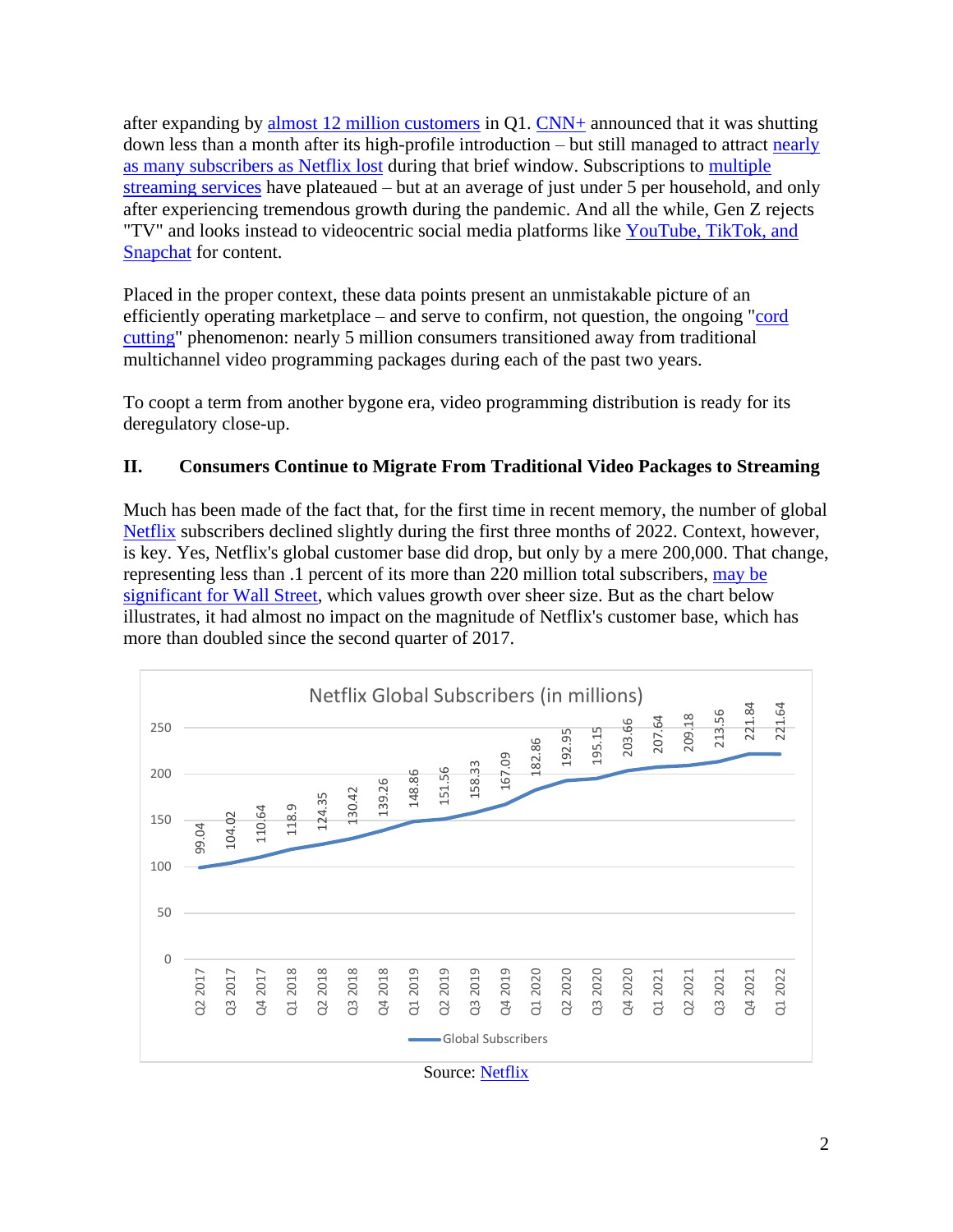To be sure, the end of Netflix's decade-long, uninterrupted streak of quarterly subscriber gains certainly makes for good copy. However, it does not represent a reversal of the runaway success of streaming services generally. To the contrary, during roughly the same period that Netflix shed those 200,000 subscribers, other streaming services posted substantial subscriber gains:

- HBO and HBO Max added 3 million subscribers. As one commenter put it, "Netflix's [loss was HBO's gain, apparently.](https://www.engadget.com/hbo-max-hbo-adds-3-million-subscribers-in-its-last-quarter-with-att-074319091.html)"
- During  $Q2 2022$ , Disney+ added 7.9 million subscribers and Disney's other streaming service, Hulu, added 500,000. [Since the beginning of this year,](https://thewaltdisneycompany.com/app/uploads/2022/02/q1-fy22-earnings.pdf) the Disney+ subscriber base has grown by 19.7 million, Hulu's by 1.7 million.
- [Paramount+](https://www.hollywoodreporter.com/business/business-news/paramount-plus-subscribers-growth-first-quarter-1235138907/) added 6.3 million subscribers.
- [Discovery+](https://www.hollywoodreporter.com/business/business-news/discovery-streaming-subscribers-first-quarter-earnings-1235134666/) added 2 million subscribers.

All told, this incomplete list of major streaming services – other powerhouses, such as Apple TV+ and Amazon Prime Video, do not release comparable statistics – already has gained nearly 33 million subscribers globally this year, a total 164 times greater than the small loss experienced by Netflix.

In direct contrast, traditional multichannel video programming distributors – that is, cable television operators and other facilities-based providers uniquely burdened with FCC and other regulations – serve a far smaller, and steadily dwindling, number of consumers. According to the [Leichtman Research Group,](https://www.leichtmanresearch.com/major-pay-tv-providers-lost-about-4700000-subscribers-in-2021/) MVPDs lost 4.69 million subscribers in 2021 and 4.87 million in 2020.

The following chart compares the number of Netflix subscribers to the combined number of subscribers to the five largest traditional MVPDs – Comcast, Charter, DIRECTV, DISH, and Verizon Fios – over the past two years. As you can see, while Netflix's subscriber total grew by 21 percent, from [183 million at the end of the first quarter of 2020](https://s22.q4cdn.com/959853165/files/doc_financials/2020/q1/updated/FINAL-Q1-20-Shareholder-Letter.pdf) to 222 million, the combined total subscribers to the 5 largest traditional MVPDs decreased by more than 7 percent over roughly the same time horizon, from [65 million at the end of the first quarter of](https://www.leichtmanresearch.com/major-pay-tv-providers-lost-about-2065000-subscribers-in-1q-2020/)  [2020](https://www.leichtmanresearch.com/major-pay-tv-providers-lost-about-2065000-subscribers-in-1q-2020/) to 60 million [at year-end 2021.](https://www.leichtmanresearch.com/major-pay-tv-providers-lost-about-4700000-subscribers-in-2021/)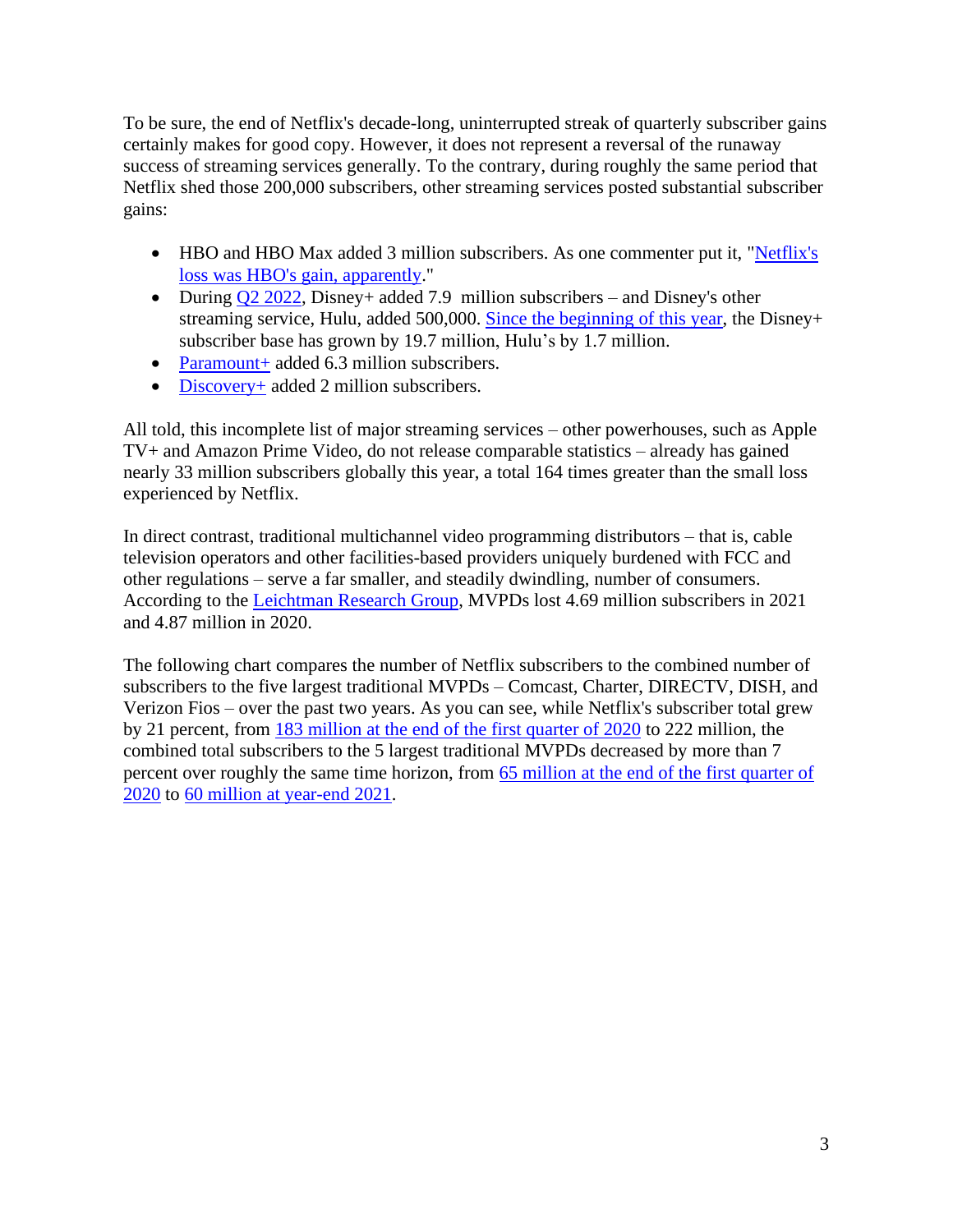

As depicted in the next chart, which is based upon FCC data and first appeared in my September 2021 *Perspectives from FSF Scholars*, ["Pixel by Pixel, Video Streaming's](https://freestatefoundation.org/wp-content/uploads/2021/09/Pixel-by-Pixel-Video-Streamings-Ascension-Comes-Into-Focus-092921.pdf)  [Ascension Comes Into Focus,](https://freestatefoundation.org/wp-content/uploads/2021/09/Pixel-by-Pixel-Video-Streamings-Ascension-Comes-Into-Focus-092921.pdf)" the number of subscribers to traditional MVPDs has been in decline for almost a decade – as it happens, roughly the same time horizon over which Netflix reported consistent and uninterrupted growth.

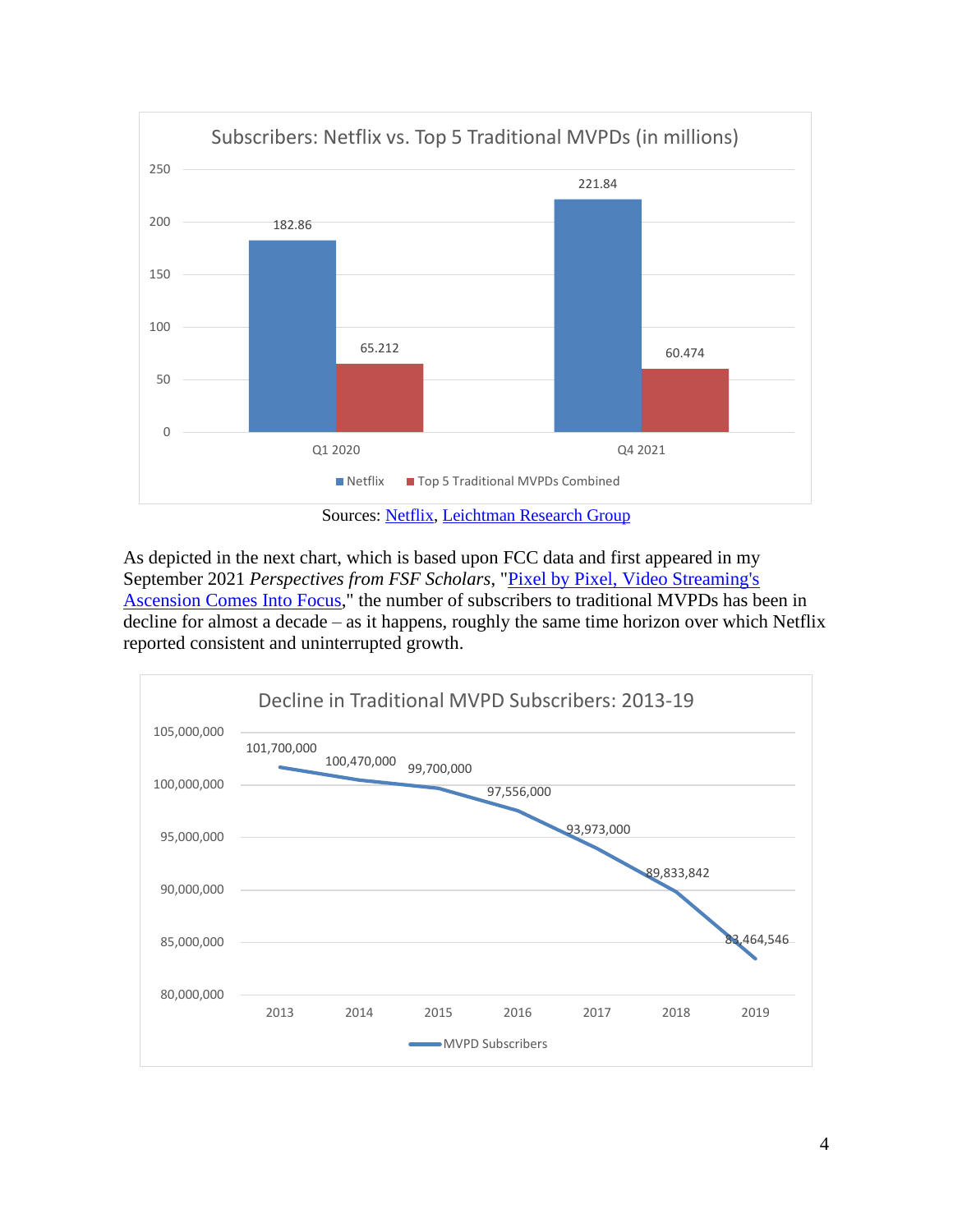Sources: [2020 Communications Marketplace Report,](https://docs.fcc.gov/public/attachments/FCC-20-188A1.pdf) [2018 Communications Marketplace Report,](https://docs.fcc.gov/public/attachments/FCC-18-181A1.pdf) [Annual Assessment of the Status of Competition in the Market for the Delivery of Video](https://docs.fcc.gov/public/attachments/FCC-18-181A1.pdf)  [Programming, Eighteenth Report](https://docs.fcc.gov/public/attachments/FCC-18-181A1.pdf) (2017), [Annual Assessment of the Status of Competition in the](https://docs.fcc.gov/public/attachments/DA-16-510A1.pdf)  [Market for the Delivery of Video Programming, Seventeenth Report](https://docs.fcc.gov/public/attachments/DA-16-510A1.pdf) (2016).

Further evidence of this well-entrenched trend is that, according to *[MediaPost](https://www.mediapost.com/publications/article/373183/broadband-only-hhs-rise-sharply-in-q4-ota-not-so.html)*, the number of broadband-only households – that is, homes that purchase high-speed Internet access but not a traditional MVPD offering – has tripled over the past three years.

### **III. Conclusion**

In ["Streaming Continues to Redefine the Video Landscape: It's Past Time to Eliminate](https://freestatefoundation.org/wp-content/uploads/2021/06/Streaming-Continues-to-Redefine-the-Video-Landscape-061121.pdf)  [Legacy Regulations,](https://freestatefoundation.org/wp-content/uploads/2021/06/Streaming-Continues-to-Redefine-the-Video-Landscape-061121.pdf)" a June 2021 *Perspectives from FSF Scholars*, I argued that the competitive video programming landscape, transformed by the steady consumer transition away from traditional offerings to streaming platforms, demanded the elimination of regulations – "including, but not limited to, those relating to [navigation](https://www.law.cornell.edu/uscode/text/47/549) [devices,](https://www.law.cornell.edu/cfr/text/47/part-76/subpart-P) program [access](https://www.law.cornell.edu/cfr/text/47/part-76/subpart-O) and [carriage,](https://www.law.cornell.edu/cfr/text/47/part-76/subpart-Q) and [network non-duplication and syndicated exclusivity"](https://www.law.cornell.edu/cfr/text/47/part-76/subpart-F) – that apply exclusively to facilities-based MVPDs. Eye-catching headlines aside, the subscription trends I identified nearly a year ago proceed apace. With regard to traditional MVPDs, Congress and the FCC therefore should take appropriate deregulatory action to unleash competitive forces to the full benefit of consumers.

\* Andrew Long is a Senior Fellow of the Free State Foundation, an independent**,** nonpartisan free market-oriented think tank located in Rockville, Maryland. The views expressed in this *Perspectives* do not necessarily reflect the views of others on the staff of the Free State Foundation or those affiliated with it.

### **Further Readings**

Andrew Long, ["Virtual Video Programming Services Continue to Gain Ground,](https://freestatefoundation.blogspot.com/2021/12/virtual-video-programming-services.html)" *FSF Blog* (December 30, 2021).

Andrew Long, ["Pixel by Pixel, Video Streaming's Ascension Comes Into Focus,](https://freestatefoundation.org/wp-content/uploads/2021/09/Pixel-by-Pixel-Video-Streamings-Ascension-Comes-Into-Focus-092921.pdf)" *Perspectives from FSF Scholars*, Vol. 16, No. 52 (September, 29, 2021).

Andrew Long, ["Nielsen: Viewership of Streaming Video Has Surpassed That of](https://freestatefoundation.blogspot.com/2021/06/nielsen-viewership-of-streaming-video.html)  [Broadcast Television,](https://freestatefoundation.blogspot.com/2021/06/nielsen-viewership-of-streaming-video.html)" *FSF Blog* (June 25, 2021).

Andrew Long, ["Streaming Continues to Redefine the Video Landscape: It's Past Time](https://freestatefoundation.org/wp-content/uploads/2021/06/Streaming-Continues-to-Redefine-the-Video-Landscape-061121.pdf)  [to Eliminate Legacy Regulations,](https://freestatefoundation.org/wp-content/uploads/2021/06/Streaming-Continues-to-Redefine-the-Video-Landscape-061121.pdf)" *Perspectives from FSF Scholars*, Vol. 16, No. 30 (June 11, 2021).

Randolph J. May, *et al*., "The FCC's *Marketplace Report* [Substantiates the Extent of](https://freestatefoundation.org/wp-content/uploads/2021/02/The-Communications-Marketplace-Report-Highlights-Intramodal-–-but-Understates-Intermodal-–-Competition-012521.pdf)  [Competition,](https://freestatefoundation.org/wp-content/uploads/2021/02/The-Communications-Marketplace-Report-Highlights-Intramodal-–-but-Understates-Intermodal-–-Competition-012521.pdf)" *Perspectives from FSF Scholars*, Vol. 16, No. 4 (January 25, 2021).